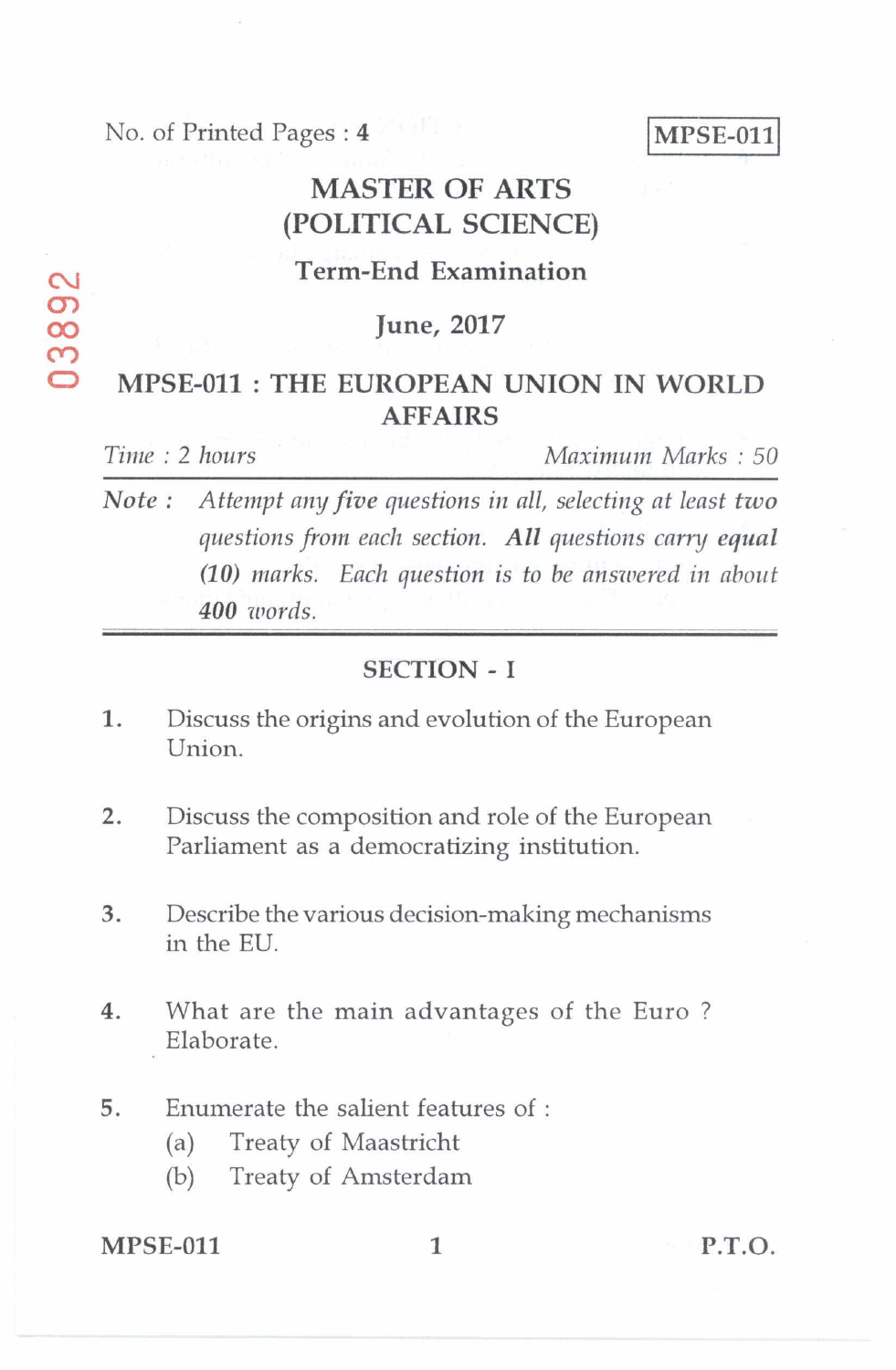#### SECTION - II

- 6. Write an essay on CAP (Common Agricultural Policy) reforms since 1992.
- 7. Trace the various stages of enlargement of the EU since the 1990s.
- 8. What are the main features of EU-Russia relations ? Describe.
- 9. Highlight the main problems and prospects of India-EU relations.
- 10. Write short notes on :
	- (a) Future enlargement of the EU
	- (b) The EU and other regional organizations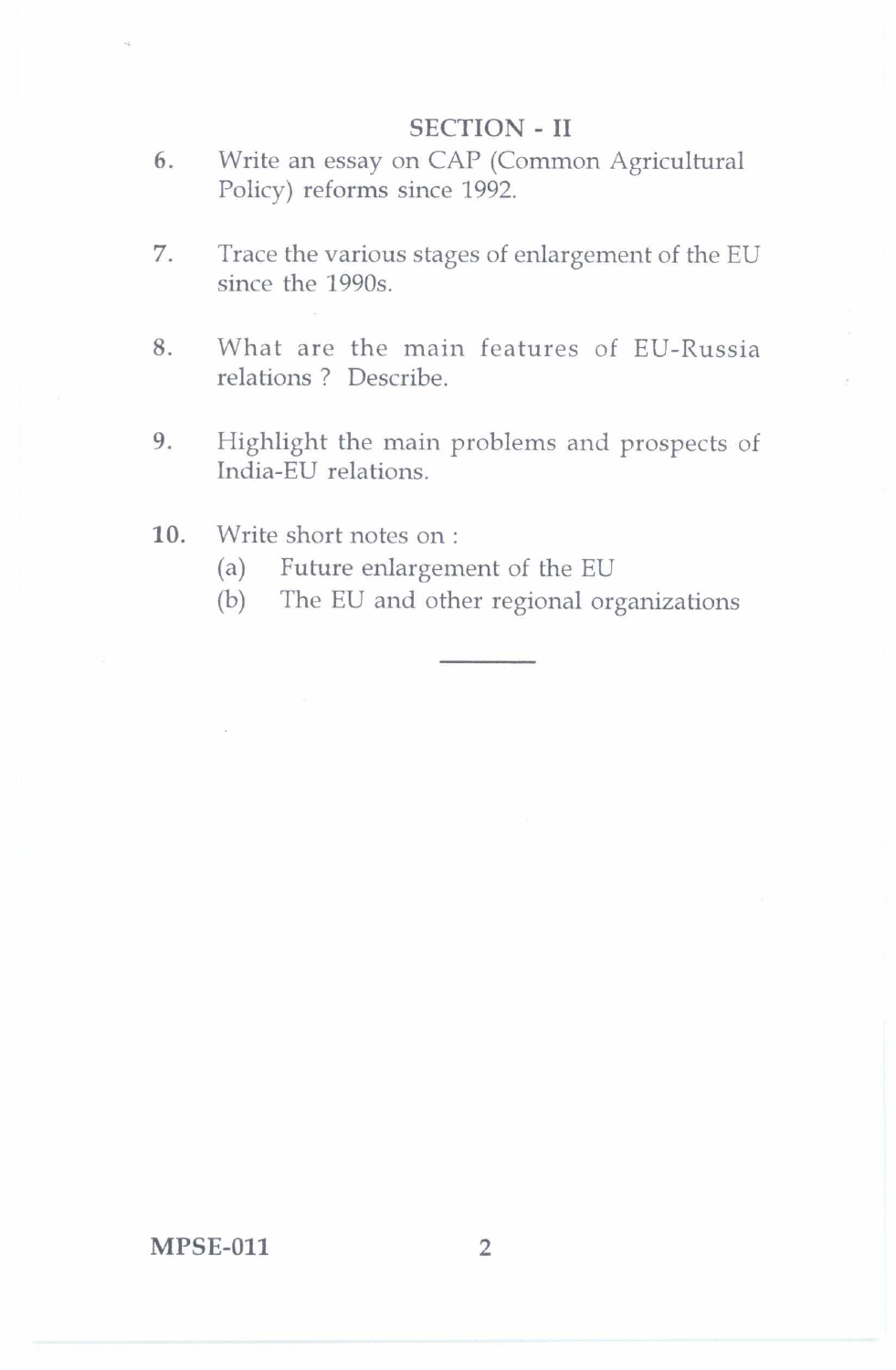एम.पी.एस.ई.-011

# स्नातकोत्तर उपाधि कार्यक्रम (राजनीति शास्त्र) सत्रांत परीक्षा जन, 2017

एम.पी.एस.ई.-011: विश्व मामलों में यूरोपियन यूनियन

समय: 2 घण्टे अधिकतम अंक : 50 किन्हीं पाँच प्रश्नों के उत्तर दें, प्रत्येक अनुभाग में से कम से कम दो नोट : प्रश्न चुनते हुये। **सभी** प्रश्नों के अंक **समान** (10) हैं। प्रत्येक प्रश्न का उत्तर लगभग 490 शब्दों में दें।

#### ंअनुभाग - I

- यूरोपियन यूनियन की उत्पत्ति और क्रमतर विकास की चर्चा 1. करें।
- एक लोकतांत्रिकवादी संस्था के रूप में यूरोपियन संसद की  $2.$ संरचना और भूमिका की चर्चा करें।
- यूरोपियन यूनियन के विभिन्न निर्णयकारी (decision-making) 3. तंत्रों का वर्णन करें।
- यूरो की मुख्य खूबियाँ क्या हैं ? विस्तार से बतायें। 4.

**MPSE-011**